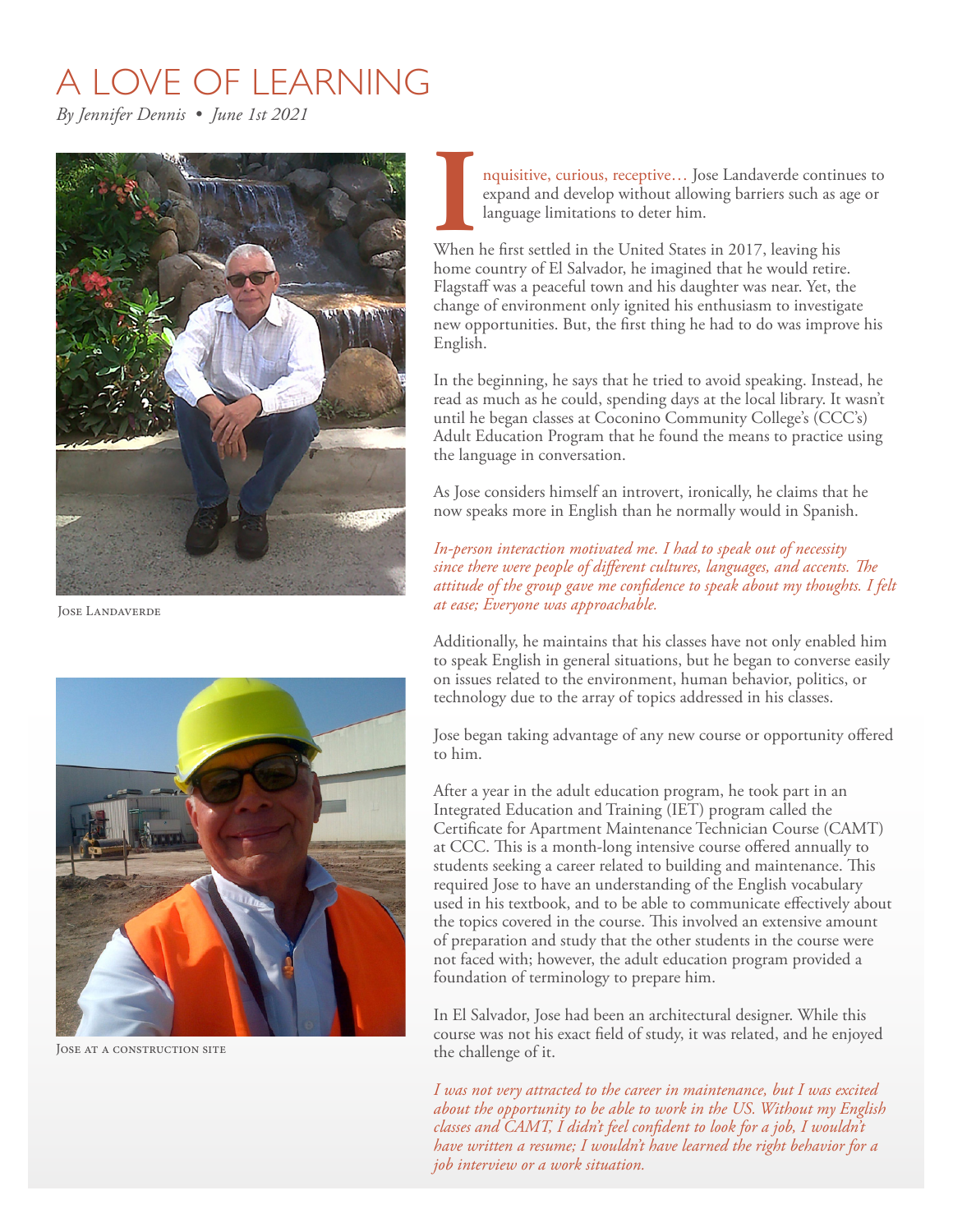

A CAMT Instructor in the classroom

Shortly after his success in the CAMT program, Jose began applying for jobs. He had several interviews, and fnally found the perfect position, working for an architectural frm in Flagstaf.

*I decided to start my job search. I didn't care what job I found as long as I liked it and I knew how to do it. I was so excited that it wouldn't even be an obstacle to move to another location. I had to learn new software to do drafting and to design houses. I worked 25 hours every week. My*  boss was very nice. The office had a friendly atmosphere. I worked in the *studio until March 2019 due to a decrease in projects.* 

Along with CAMT, Jose also participated in a student leadership course facilitated by Debra Goldenstein, an instructor in the adult education program. The goals of this class are to learn about advocacy and representational leadership while also improving basic English skills, as well as gaining valuable employability skills. In the class, students apply these skills towards becoming representational leaders by meeting with decision makers and/or writing for publication.

The central idea of the class is for students to learn how to tell their stories through writing and speaking, sometimes using video as a

medium. These stories might be based on personal life obstacles, challenges, or successes. Each has the purpose of sharing experiences in order to represent peers in similar situations, and contribute their voice to advocate for themselves and others.



Jose, together with CAMT instructors and classmates



Jose, together with classmates, in a representational leadership meeting with former CCC Dean of Career and Technological Education (CTE), Jeff Jones

Jose gained a lot of valuable experiences and knowledge through this opportunity. He used his skills not only in writing his own story, but sharing it verbally in a meeting with our then dean of career and technical education. Jose proved to be a strong advocate for our English language classes.

Recently, Jose was invited to participate in Capitol Hill Days, traditionally a week-long series of events sponsored by the Coalition for Adult Basic Education (COABE) and organized in our state by the Arizona Association for Lifelong Learning (AALL) in which supporters of adult education express concerns to policymakers and practice representational leadership.

In April of this year, Jose was invited to share his story of coming to the U.S. and seeking out opportunities with the help of our adult education program. Via a virtual meeting, he spoke with Charlie Burgin, the Education Stafer for Arizona Representative Tom O'Hallaron.